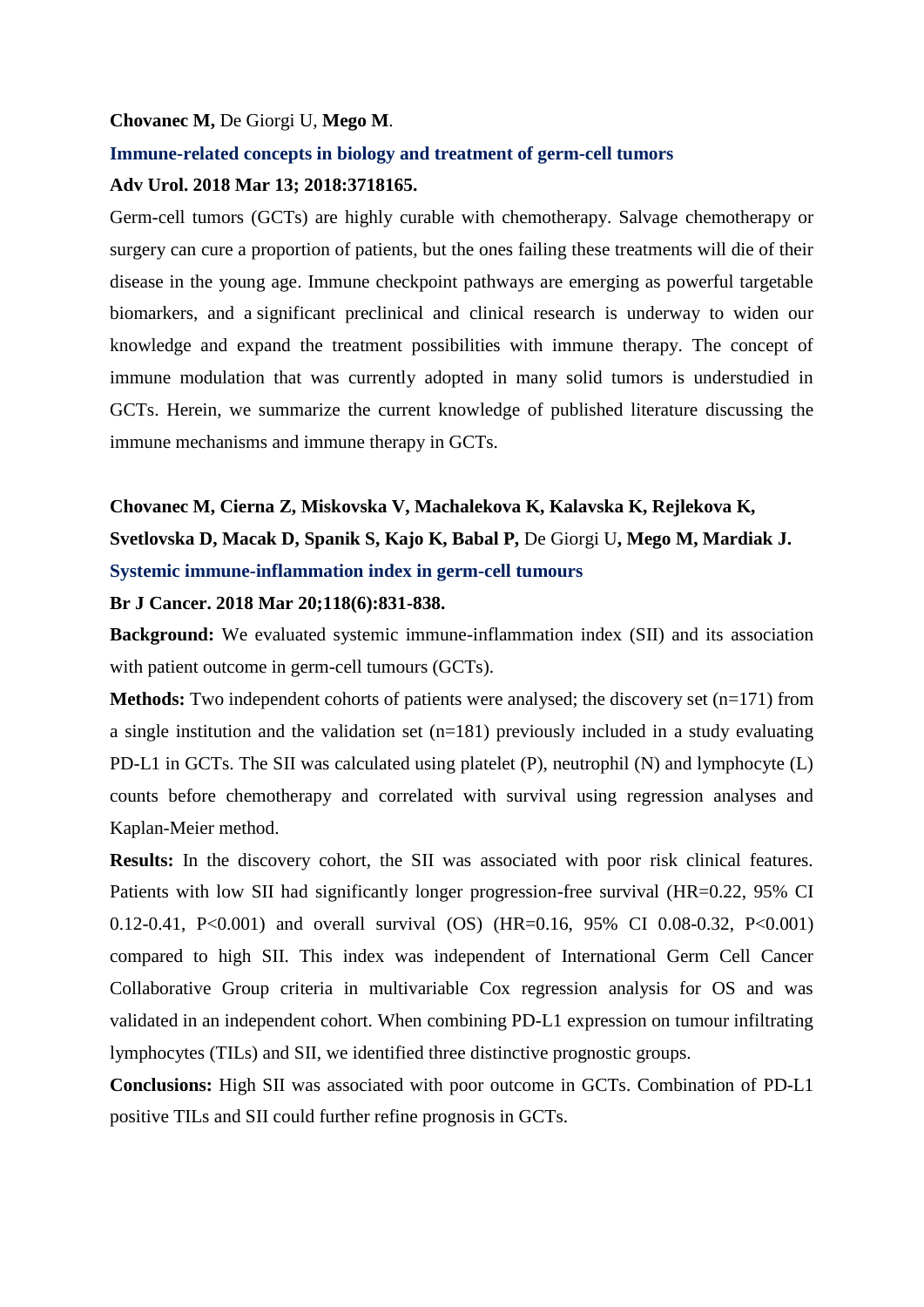# **Chovanec M, Vasilkova L, Setteyova L, Obertova J, Palacka P, Rejlekova K, Sycova-Mila Z, Kalavska K, Svetlovska D, Cingelova S, Mladosievicova B, Mardiak J, Mego M. Long-term cognitive functioning in testicular germ-cell tumor survivors**

#### **Oncologist. 2018 May;23(5):617-623.**

**Background:** Treatment for cancer may lead to development of cognitive difficulties in cancer survivors. This study aimed to evaluate long-term cognitive functioning (CogF) in germ-cell tumor (GCT) survivors.

**Materials and methods:** GCT survivors (n=155) from the National Cancer Institute of Slovakia completed the Functional Assessment of Cancer Therapy Cognitive Function at a median of 10 years of follow-up (range: 5-32). The study group consisted of survivors receiving a cisplatin-based chemotherapy, radiotherapy to the retroperitoneal lymph nodes, or both, whereas the control group included survivors treated with orchiectomy only.

**Results:** Of the total survivors, 138 received treatment beyond orchiectomy and 17 controls had orchiectomy alone. Any treatment resulted in significantly greater cognitive difficulties on the overall cognitive function score. Treatment with radiotherapy was associated with cognitive declines in overall cognitive functioning and in subscales for perceived cognitive impairment and cognitive impairment perceived by others (both  $p < .05$ ). The burden of chemotherapy plus radiotherapy or radiotherapy versus controls resulted in the impairment in all cognitive functioning domains (all  $p < .05$ ). Overall long-term cognitive impairment was independent of age in the multivariable analysis.

**Conclusion:** This prospective study shows that GCT survivors suffer from a long-term CogF impairment. These results may help guide clinicians' decisions in treatment and follow-up of GCTs.

**Implications for practice:** In this study, long-term survivors of germ-cell tumors have reported cognitive impairment after curative treatment with radiotherapy and chemotherapy compared with controls who had treatment with orchiectomy only. These data provide an argument against the use of adjuvant radiotherapy for stage I seminoma. Unnecessary overtreatment with chemotherapy and additional radiotherapy after chemotherapy should be avoided.

## **PODPORNÁ LIEČBA**

**Drgona L,** Gudiol C, Lanini S, Salzberger B, Ippolito G, Mikulska M. **ESCMID Study Group for Infections in Compromised Hosts (ESGICH) Consensus Document on the safety of targeted and biological therapies: an infectious diseases**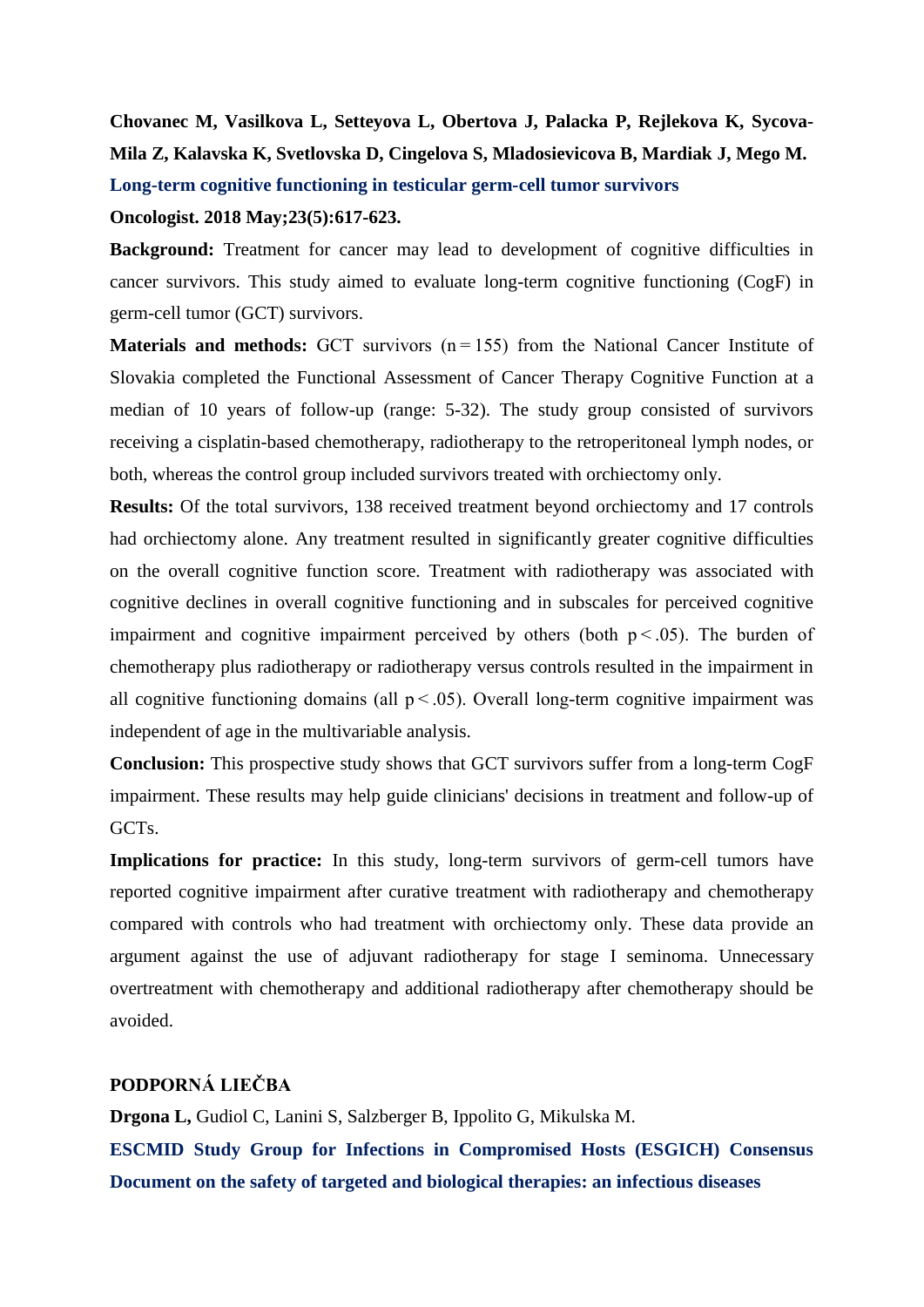# **perspective (Agents targeting lymphoid or myeloid cells surface antigens [II]: CD22, CD30, CD33, CD38, CD40, SLAMF-7 and CCR4).**

#### **Clin Microbiol Infect. 2018 Jun;24 Suppl 2:S83-S94.**

**Background:** The present review is part of the ESCMID Study Group for Infections in Compromised Hosts (ESGICH) Consensus Document on the safety of targeted and biological therapies.

**Aims:** To review, from an Infectious Diseases perspective, the safety profile of agents targeting CD22, CD30, CD33, CD38, CD40, SLAMF-7 and CCR4 and to suggest preventive recommendations.

**Sources:** Computer-based MEDLINE searches with MeSH terms pertaining to each agent or therapeutic family.

**Content:** The risk and spectrum of infections in patients receiving CD22-targeted agents (i.e. inotuzumab ozogamicin) are similar to those observed with anti-CD20 antibodies. Anti-Pneumocystis prophylaxis and monitoring for cytomegalovirus (CMV) infection is recommended for patients receiving CD30-targeted agents (brentuximab vedotin). Due to the scarcity of data, the risk posed by CD33-targeted agents (gemtuzumab ozogamicin) cannot be assessed. Patients receiving CD38-targeted agents (i.e. daratumumab) face an increased risk of varicella-zoster virus (VZV) infection. Therapy with CD40-targeted agents (lucatumumab or dacetuzumab) is associated with opportunistic infections similar to those observed in hyper-IgM syndrome, and prevention strategies (including anti-Pneumocystis prophylaxis and pre-emptive therapy for CMV infection) are warranted. SLAMF-7 (CD319)-targeted agents (elotuzumab) induce lymphopenia and increase the risk of infection (particularly due to VZV). The impact of CCR4-targeted agents (mogamulizumab) on infection susceptibility is difficult to distinguish from the effect of underlying diseases and concomitant therapies. However, anti-Pneumocystis and anti-herpesvirus prophylaxis and screening for chronic hepatitis B virus (HBV) infection are recommended.

**Implications:** Specific management strategies should be put in place to reduce the risk and/or the severity of infectious complications associated to the reviewed agents.

Mikulska M, Lanini S, Gudiol C, **Drgona L**, Ippolito G, Fernández-Ruiz M, Salzberger B.

**ESCMID Study Group for Infections in Compromised Hosts (ESGICH) Consensus Document on the safety of targeted and biological therapies: an infectious diseases perspective (Agents targeting lymphoid cells surface antigens [I]: CD19, CD20 and CD52).**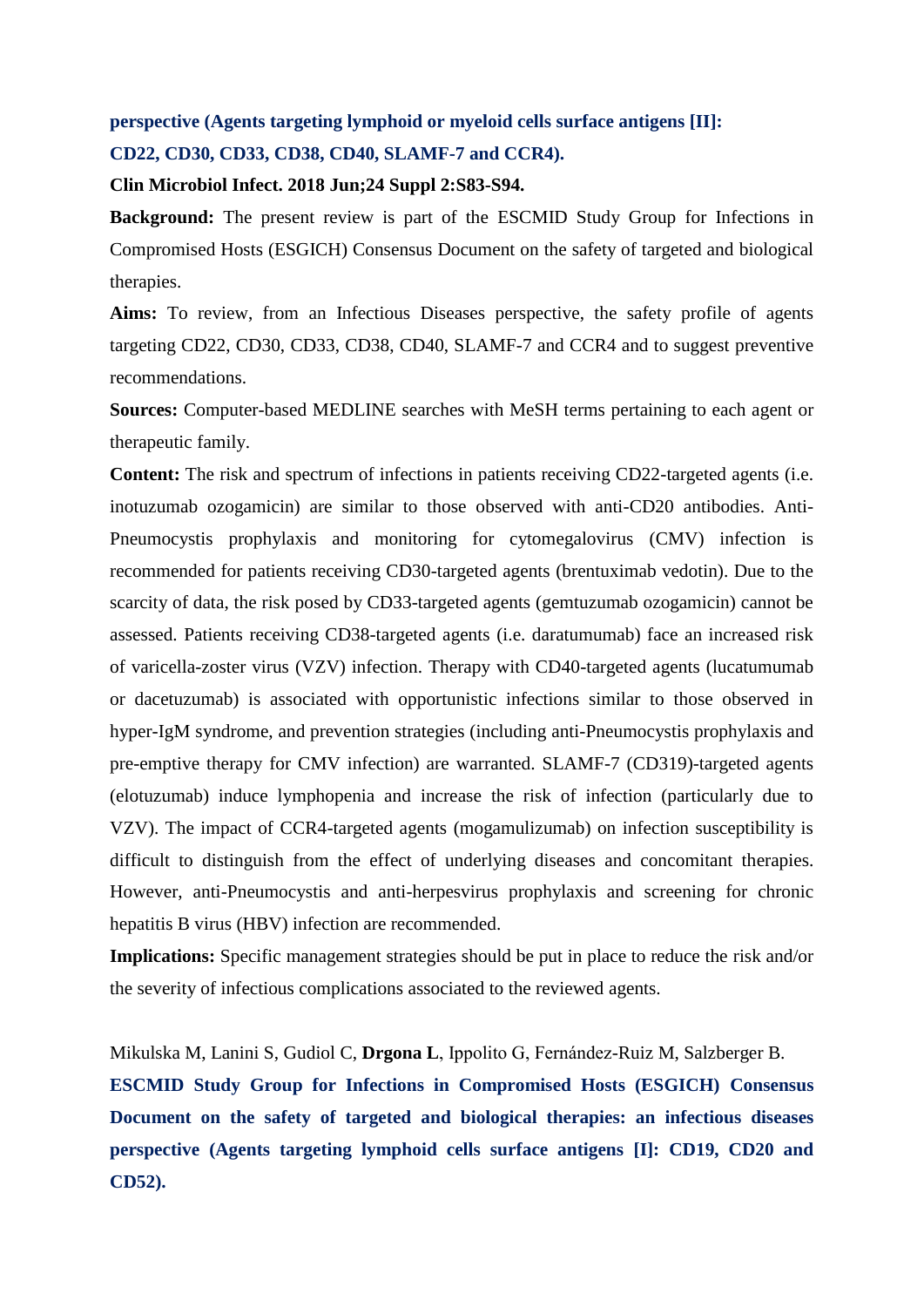#### **Clin Microbiol Infect. 2018 Jun;24 Suppl 2:S71-S82.**

**Background:** The present review is part of the ESCMID Study Group for Infections

in Compromised Hosts (ESGICH) Consensus Document on the safety of targeted and biological therapies. AIMS: To review, from an Infectious Diseases perspective, the safety profile of agents targeting CD19, CD20 and CD52 and to suggest preventive recommendations.

**Sources:** Computer-based MEDLINE searches with MeSH terms pertaining to each agent or therapeutic family.

**Content:** Although CD19-targeted agents (blinatumomab or inebilizumab) are not associated with an increased risk of infection, they may cause IgG hypogammaglobulinaemia and neutropenia. The requirement for prolonged intravenous infusion of blinatumomab may increase the risk of catheter-associated bloodstream infections. Infection remains the most common non-haematological adverse effect of anti-CD20 monoclonal antibodies, including severe respiratory tract infection, hepatitis B virus (HBV) reactivation and varicella-zoster virus infection. Screening for chronic or resolved HBV infection is recommended for patients receiving anti-CD20 monoclonal antibodies. Antiviral prophylaxis should be offered for 12- 18 months to hepatitis B surface antigen (HBsAg)-positive and HBsAg-negative/anti-hepatitis B core antibody (HBc)-positive patients. Anti-Pneumocystis prophylaxis should be considered in patients receiving concomitant chemotherapy, particularly steroids. Alemtuzumab (anti-CD52) increases the risk of infections, in particular among leukaemia and solid organ transplant patients. These populations benefit from anti-Pneumocystis prophylaxis, prevention strategies for cytomegalovirus infection, and screening for HBV, hepatitis C virus and tuberculosis. Antiviral prophylaxis for at least 6-12 months should be provided for HBsAg-positive patients.

**Implications:** As there are limited clinical data for many of the reviewed agents, special attention must be given to promptly detect and report emerging infectious complications.

**Kolenová A**, Schwentner R, Jug G, Simonitsch-Klupp I, Kornauth C, **Plank L**, **Horakova J, Bodova I, Sykora T, Geczova L**, Holter W, Minkov M, Hutter C.

**Targeted inhibition of the MAPK pathway: emerging salvage option for progressive life-threatening multisystem LCH.** 

#### **Blood Adv. 2017 Feb 2;1(6):352-356.**

Single-agent vemurafenib leads to a rapid and sustained clinical response in severe multisystem LCH but does not eradicate the disease.Longitudinal assessment of BRAF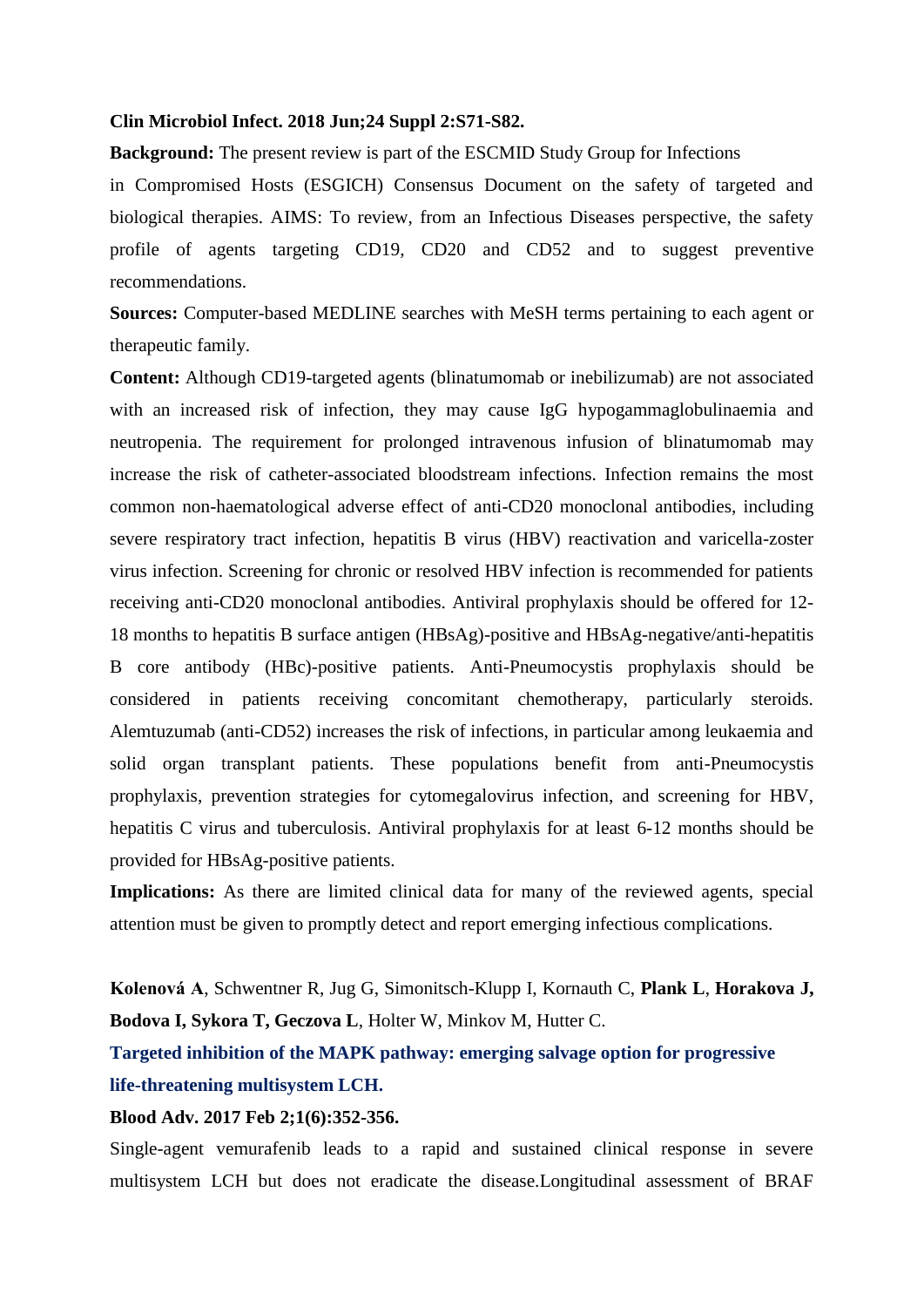V600E during treatment shows that clinical remission can occur despite significant amounts of mutated BRAF.

# **SARKÓMY**

Schöffski P, Wozniak A, Stacchiotti S, Rutkowski P, Blay JY, Lindner LH, Strauss SJ, Anthoney A, Duffaud F, Richter S, Grünwald V, Leahy MG, Reichardt P, **Sufliarsky J**, van der Graaf WT, Sciot R, Debiec-Rychter M, van Cann T, Marréaud S, Lia M, Raveloarivahy T, Collette L, Bauer S.

**Activity and safety of crizotinib in patients with advanced clear-cell sarcoma with MET alterations: European Organization for Research and Treatment of Cancer phase II trial 90101 'CREATE'.** 

**Ann Oncol. 2018 May 5.** 

Schöffski P, **Sufliarsky J**, Gelderblom H, Blay JY, Strauss SJ, Stacchiotti S, Rutkowski P, Lindner LH, Leahy MG, Italiano A, Isambert N, Debiec-Rychter M, Sciot R, Van Cann T, Marréaud S, Nzokirantevye A, Collette S, Wozniak A.

**Crizotinib in patients with advanced, inoperable inflammatory myofibroblastic tumours with and without anaplastic lymphoma kinase gene alterations (European Organisation for Research and Treatment of Cancer 90101 CREATE): a multicentre, single-drug, prospective, non-randomised phase 2 trial.** 

**Lancet Respir Med. 2018 Jun;6(6):431-441.** 

**Background:** An inflammatory myofibroblastic tumour (IMFT) is a rare mesenchymal neoplasm characterised by anaplastic lymphoma kinase (ALK) gene rearrangements. We assessed the activity and safety of crizotinib, a tyrosine kinase inhibitor, targeting ALK in patients with advanced IMFT either with or without ALK alterations.

**Methods:** We did a multicentre, biomarker-driven, single-drug, non-randomised, open-label, two-stage phase 2 trial (European Organisation for Research and Treatment of Cancer 90101 CREATE) at 13 study sites (five university hospitals and eight specialty clinics) in eight European countries (Belgium, France, Germany, Italy, Netherlands, Poland, Slovakia, and the UK). Eligible participants were patients aged at least 15 years with a local diagnosis of advanced or metastatic IMFT deemed incurable with surgery, radiotherapy, or systemic therapy; measurable disease; an Eastern Cooperative Oncology Group performance status of 0-2; and adequate haematological, renal, and liver function. Central reference pathology was done for confirmation of the diagnosis, and ALK positivity or negativity was assessed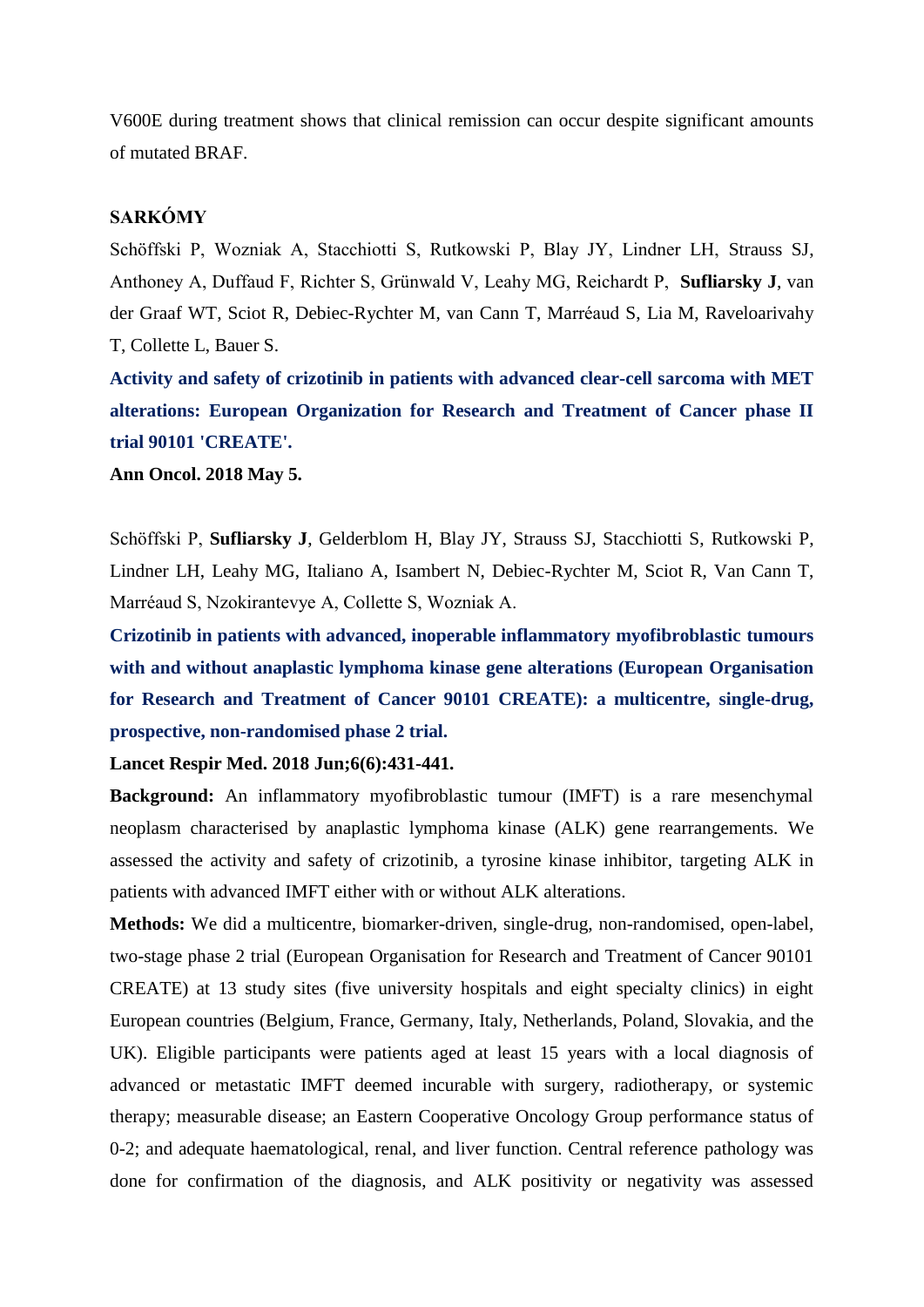centrally using immunohistochemistry and fluorescence in-situ hybridisation based on archival tumour tissue and defined as ALK immunopositivity or rearrangements in at least 15% of tumour cells. Eligible ALK-positive and ALK-negative patients received oral crizotinib 250 mg twice per day administered on a continuous daily dosing schedule (the duration of each treatment cycle was 21 days) until documented disease progression, unacceptable toxicity, or patient refusal. If at least two of the first 12 eligible and assessable ALK-positive patients achieved a confirmed complete or partial response according to Response Evaluation Criteria in Solid Tumors (RECIST) 1.1, a maximum of 35 patients were to be enrolled. If at least six ALK-positive patients achieved a confirmed response, the trial would be deemed successful. The primary endpoint was the proportion of patients who achieved an objective response (ie, a complete or partial response) as per RECIST 1.1, with response confirmation assessed by the local investigator every other cycle. Activity and safety endpoints were analysed in the per-protocol population. This trial is registered with Clinical Trials.gov, number NCT01524926.

**Findings:** Between Oct 3, 2012, and April 12, 2017, we recruited and treated 20 eligible participants, 19 of whom were assessable for the primary endpoint. Median follow-up was 863 days (IQR 358-1304). Six of 12 ALK-positive patients (50%, 95% CI 21·1-78·9) and one of seven ALK-negative patients  $(14\%, 0.0-57.9)$  achieved an objective response. The most common treatment-related adverse events in the 20 participants were nausea (11 [55%]), fatigue (9 [45%]), blurred vision (nine [45%]), vomiting (seven [35%]), and diarrhoea (seven [35%]). Eight serious adverse events occurred in five patients: pneumonia, fever of unknown cause, a heart attack with increased creatinine and possible sepsis, an abdominal abscess with acute renal insufficiency, and a QT prolongation.

**Interpretation:** With 50% of participants with ALK-positive tumours achieving an objective response, crizotinib met the prespecified criteria for success in this trial. The results presented here support the rationale for inhibiting ALK in patients with IMFT. Crizotinib could be considered as the standard of care for patients with locally advanced or metastatic ALKpositive IMFT who do not qualify for curative surgery.

**Funding:** The European Organisation for Research and Treatment of Cancer and Pfizer.

Schöffski P, Wozniak A, Kasper B, Aamdal S, Leahy MG, Rutkowski P, Bauer S, Gelderblom H, Italiano A, Lindner LH, Hennig I, Strauss S, Zakotnik B, Anthoney A, Albiges L, Blay JY, Reichardt P, **Sufliarsky J**, van der Graaf WTA, Debiec-Rychter M, Sciot R, Van Cann T, Marréaud S, Raveloarivahy T, Collette S, Stacchiotti S.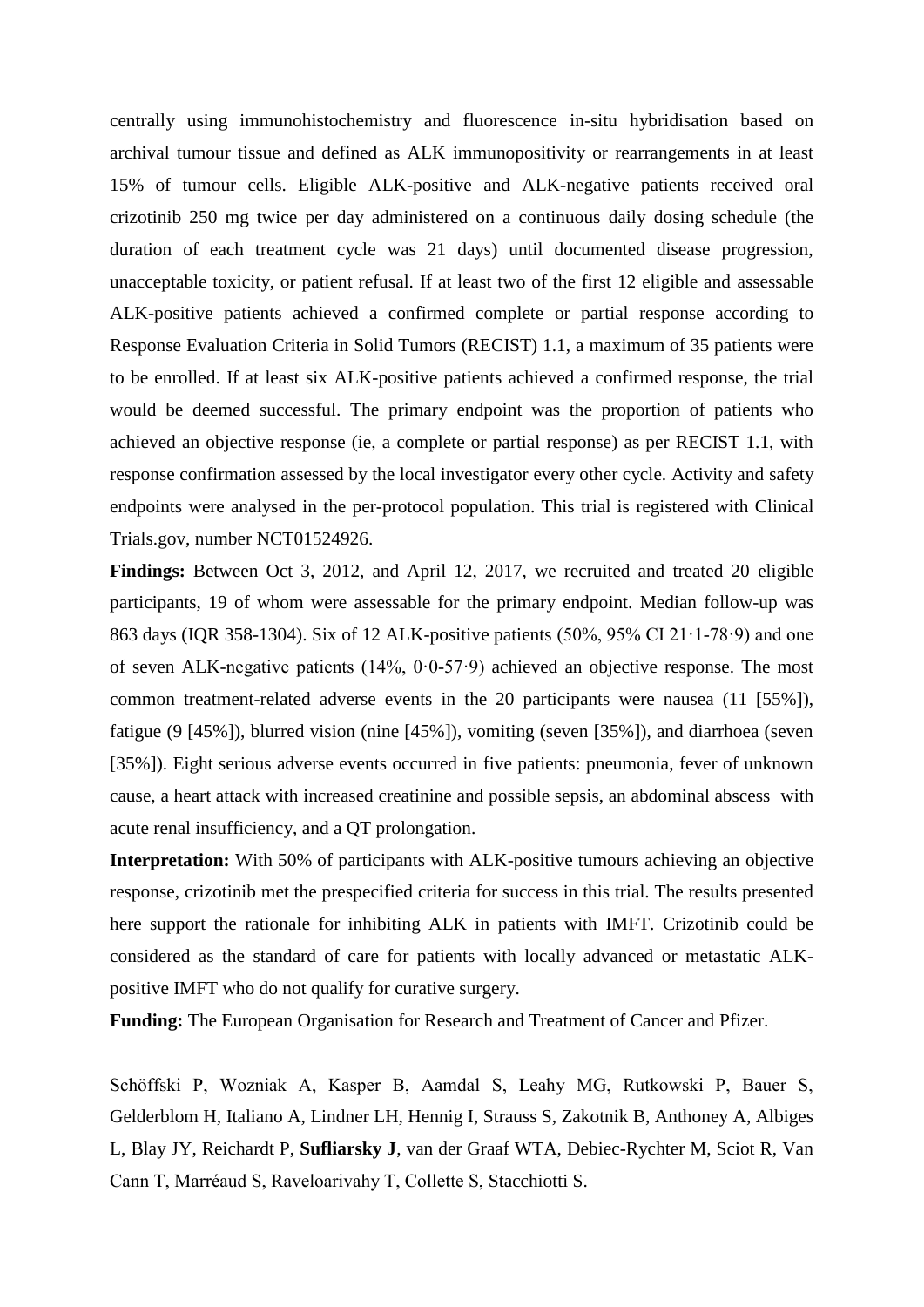# **Activity and safety of crizotinib in patients with alveolar soft part sarcoma with rearrangement of TFE3: European Organization for Research and Treatment of Cancer (EORTC) phase II trial 90101 'CREATE'.**

#### **Ann Oncol. 2018 Mar 1;29(3):758-765.**

**Background:** Alveolar soft part sarcoma (ASPS) is an orphan malignancy associated with a rearrangement of transcription factor E3 (TFE3), leading to abnormal MET gene expression. We prospectively assessed the efficacy and safety of the MET tyrosine kinase inhibitor crizotinib in patients with advanced or metastatic ASPS.

Patients and methods: Eligible patients with reference pathology-confirmed ASPS received oral crizotinib 250 mg bd. By assessing the presence or absence of a TFE3 rearrangement, patients were attributed to MET+ and MET- sub-cohorts. The primary end point was the objective response rate (ORR) according to local investigator. Secondary end points included duration of response, disease control rate (DCR), progression-free survival (PFS), progression-free rate, overall survival (OS) and safety.

**Results:** Among 53 consenting patients, all had a centrally confirmed ASPS and 48 were treated. A total of 45 were eligible, treated and assessable. Among 40 MET+ patients, 1 achieved a confirmed partial response (PR) that lasted 215 days and 35 had stable disease (SD) as best response (ORR: 2.5%, 95% CI 0.6% to 80.6%). Further efficacy end points in MET+ cases were DCR: 90.0% (95% CI 76.3% to 97.2%), 1-year PFS rate: 37.5% (95% CI 22.9% to 52.1%) and 1-year OS rate: 97.4% (95% CI 82.8% to 99.6%). Among 4 METpatients, 1 achieved a PR that lasted 801 days and 3 had SD (ORR: 25.0%, 95% CI 0.6% to 80.6%) for a DCR of 100% (95% CI 39.8% to 100.0%). The 1-year PFS rate in MET- cases was 50% (95% CI 5.8% to 84.5%) and the 1-year OS rate was 75% (95% CI 12.8% to 96.1%). One patient with unknown MET status due to technical failure achieved SD but stopped treatment due to progression after 17 cycles. The most common crizotinib-related adverse events were nausea [34/48 (70.8%)], vomiting [22/48 (45.8%)], blurred vision [22/48 (45.8%)], diarrhoea (20/48 (41.7%)] and fatigue [19/48 (39.6%)].

**Conclusion:** According to European Organization for Research and Treatment of Cancer (EORTC) efficacy criteria for soft tissue sarcoma, our study demonstrated that crizotinib has activity in TFE3 rearranged ASPS MET+ patients. Clinical trial number: EORTC 90101, NCT01524926.

### **KARCINÓM PĽÚC**

Ryska A, **Berzinec P**, Brcic L, Cufer T, Dziadziuszko R, Gottfried M, Kovalszky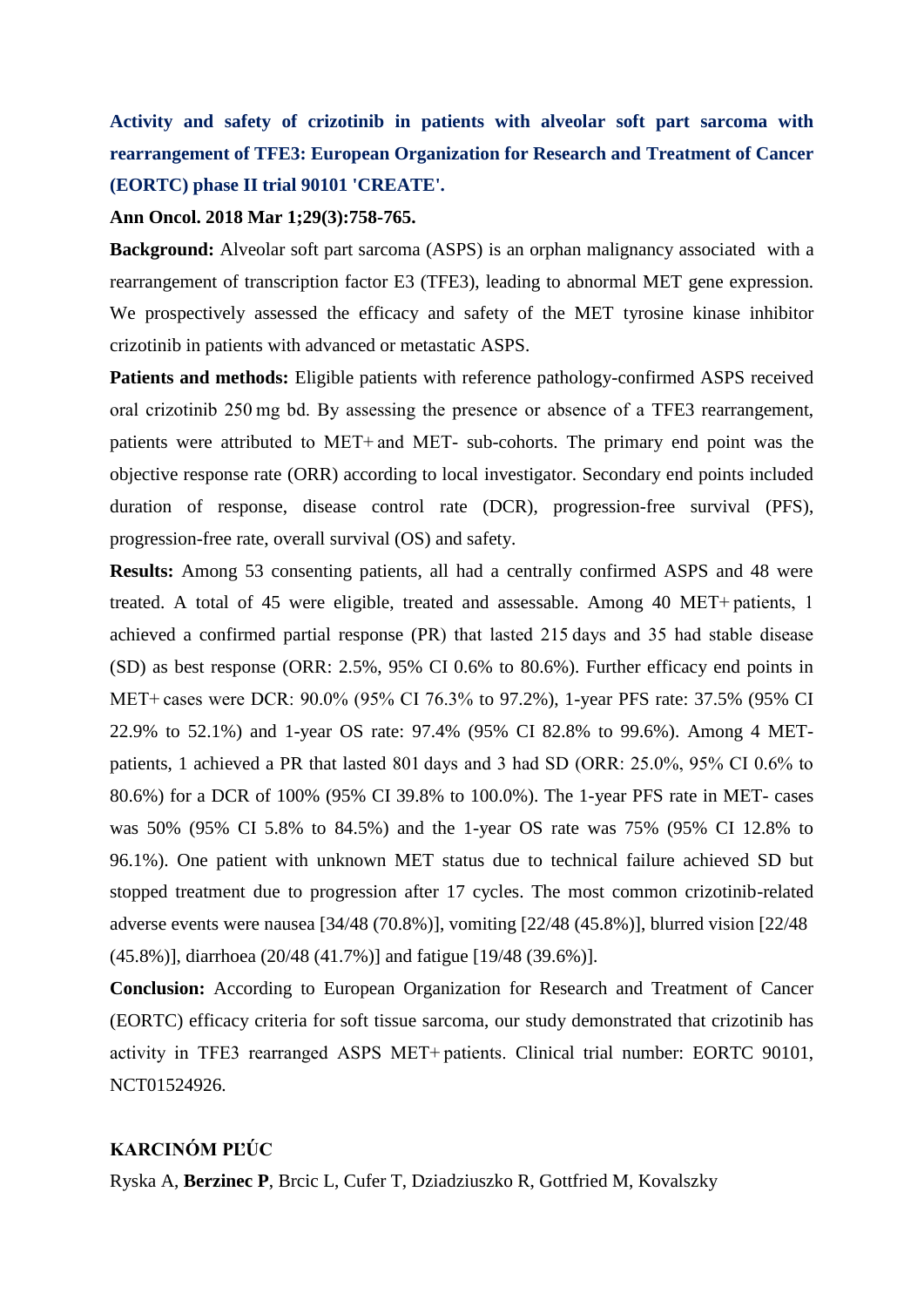#### I, Olszewski W, Oz B, Plank L, Timar J.

#### **NSCLC molecular testing in Central and Eastern European countries.**

## **BMC Cancer. 2018 Mar 9;18(1):269.**

**Background:** The introduction of targeted treatments for subsets of non-small cell lung cancer (NSCLC) has highlighted the importance of accurate molecular diagnosis to determine if an actionable genetic alteration is present. Few data are available for Central and Eastern Europe (CEE) on mutation rates, testing rates, and compliance with testing guidelines. **Methods:** A questionnaire about molecular testing and NSCLC management was distributed to relevant specialists in nine CEE countries, and pathologists were asked to provide the results of EGFR and ALK testing over a 1-year period.

**Results:** A very high proportion of lung cancer cases are confirmed histologically/cytologically (75-100%), and molecular testing of NSCLC samples has been established in all evaluated CEE countries in 2014. Most countries follow national or international guidelines on which patients to test for EGFR mutations and ALK rearrangements. In most centers at that time, testing was undertaken on request of the clinician rather than on the preferred reflex basis. Immunohistochemistry, followed by fluorescent in situ hybridization confirmation of positive cases, has been widely adopted for ALK testing in the region. Limited reimbursement is a significant barrier to molecular testing in the region and a disincentive to reflex testing. Multidisciplinary tumor boards are established in most of the countries and centers, with 75-100% of cases being discussed at a multidisciplinary tumor board at specialized centers.

**Conclusions:** Molecular testing is established throughout the CEE region, but improved and unbiased reimbursement remains a major challenge for the future. Increasing the number of patients reviewed by multidisciplinary boards outside of major centers and access to targeted therapy based on the result of molecular testing are other major challenges.

# **MALÍGNE LYMFÓMY**

Thomas J, Fermé C, Noordijk EM, Morschhauser F, Girinsky T, Gaillard I, Lugtenburg PJ, André M, Lybeert MLM, Stamatoullas A, Beijert M, Hélias P, Eghbali H, Gabarre J, van der Maazen RWM, Jaubert J, Bouabdallah K, Boulat O, Roesink JM, Christian B, Ong F, Bordessoule D, Tertian G, Gonzalez H, **Vranovsky A**, Quittet P, Tirelli U, de Jong D, Audouin J, Aleman BMP, Henry-Amar M.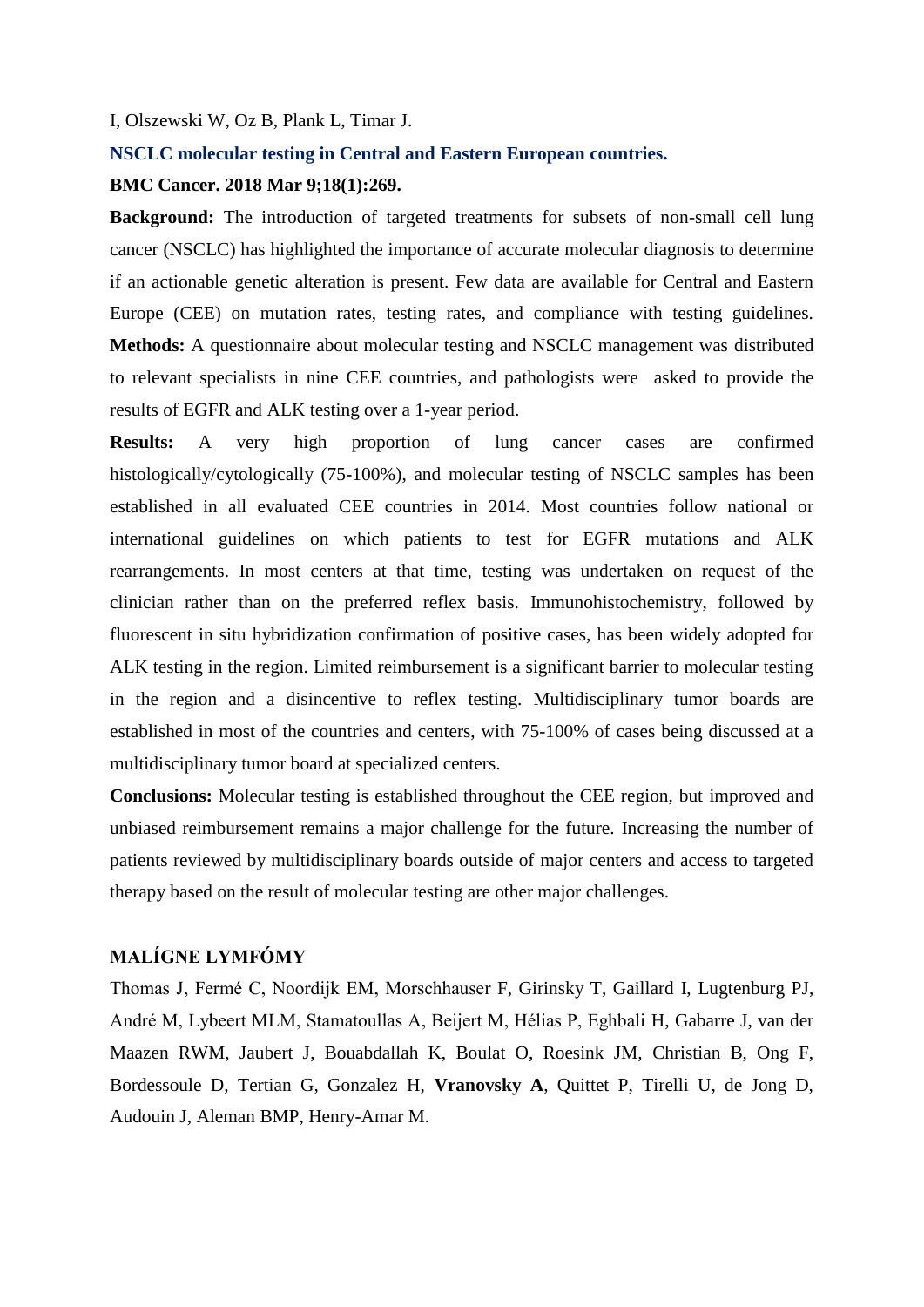# **Comparison of 36 Gy, 20 Gy, or No Radiation Therapy After 6 Cycles of EBVP Chemotherapy and Complete Remission in Early-Stage Hodgkin Lymphoma Without Risk Factors: Results of the EORT-GELA H9-F Intergroup Randomized Trial.**

## **Int J Radiat Oncol Biol Phys. 2018 Apr 1;100(5):1133-1145.**

**Purpose:** While patients with early-stage Hodgkin lymphoma (HL) have an excellent outcome with combined treatment, the radiation therapy (RT) dose and treatment with chemotherapy alone remain questionable. This noninferiority trial evaluates the feasibility of reducing the dose or omitting RT after chemotherapy.

**Methods and materials:** Patients with untreated supradiaphragmatic HL without risk factors (age  $\geq$  50 years, 4 to 5 nodal areas involved, mediastinum-thoracic ratio  $\geq$  0.35, and erythrocyte sedimentation rate  $\geq 50$  mm in first hour without B symptoms or erythrocyte sedimentation rate  $> 30$  mm in first hour with B symptoms) were eligible for the trial. Patients in complete remission after chemotherapy were randomized to no RT, low-dose RT (20 Gy in 10 fractions), or standard-dose involved-field RT (36 Gy in 18 fractions). The limit of noninferiority was 10% for the difference between 5-year relapse-free survival (RFS) estimates. From September 1998 to May 2004, 783 patients received 6 cycles of epirubicin, bleomycin, vinblastine, and prednisone; 592 achieved complete remission or unconfirmed complete remission, of whom 578 were randomized to receive 36 Gy (n=239), 20 Gy of involved-field RT (n=209), or no RT (n=130).

**Results:** Randomization to the no-RT arm was prematurely stopped  $(\geq 20\%$  rate of inacceptable events: toxicity, treatment modification, early relapse, or death). Results in the 20-Gy arm (5-year RFS, 84.2%) were not inferior to those in the 36-Gy arm (5-year RFS, 88.6%) (difference, 4.4%; 90% confidence interval [CI] -1.2% to 9.9%). A difference of 16.5% (90% CI 8.0%-25.0%) in 5-year RFS estimates was observed between the no-RT arm (69.8%) and the 36-Gy arm (86.3%); the hazard ratio was 2.55 (95% CI 1.44-4.53; P<.001). The 5-year overall survival estimates ranged from 97% to 99%.

**Conclusions:** In adult patients with early-stage HL without risk factors incomplete remission after epirubicin, bleomycin, vinblastine, and prednisone chemotherapy, the RT dose may be limited to 20 Gy without compromising disease control. Omitting RT in these patients may jeopardize the treatment outcome.

Prager GW, Braga S, **Bystricky B,** Qvortrup C, Criscitiello C, Esin E, Sonke GS, Martínez GA, Frenel JS, Karamouzis M, Strijbos M, Yazici O, Bossi P, Banerjee S, Troiani T, Eniu A, Ciardiello F, Tabernero J, Zielinski CC, Casali PG, Cardoso F,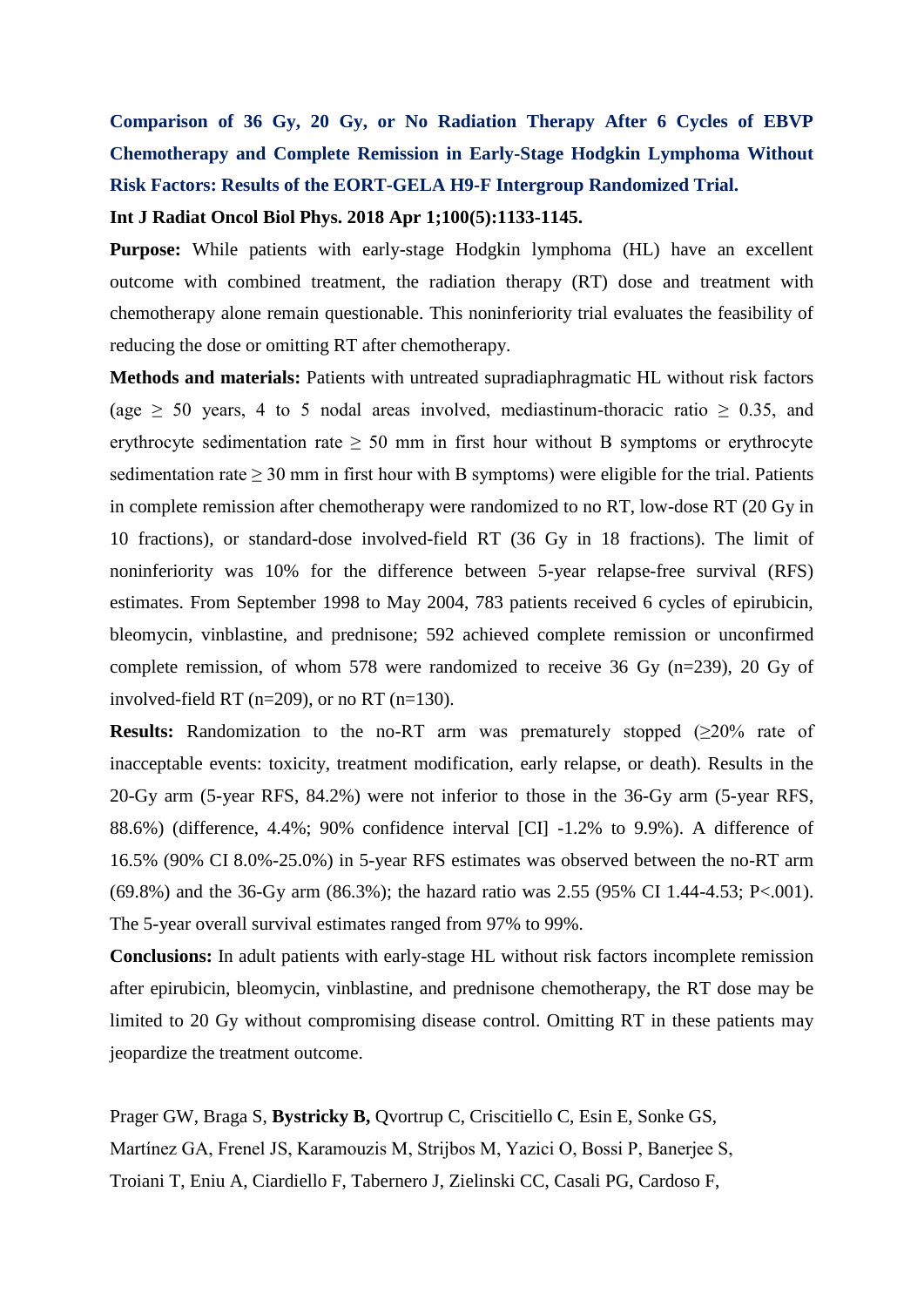# **GLOBÁLNA ONKOLÓGIA**

# **Global cancer control: responding to the growing burden, rising costs and inequalities in access**

#### **ESMO Open. 2018 Feb 2;3(2):e000285.**

The cancer burden is rising globally, exerting significant strain on populations and health systems at all income levels. In May 2017, world governments made a commitment to further invest in cancer control as a public health priority, passing the World Health Assembly Resolution 70.12 on cancer prevention and control within an integrated approach. In this manuscript, the 2016 European Society for Medical Oncology Leadership Generation Programme participants propose a strategic framework that is in line with the 2017 WHO Cancer Resolution and consistent with the principle of universal health coverage, which ensures access to optimal cancer care for all people because health is a basic human right. The time for action is now to reduce barriers and provide the highest possible quality cancer care to everyone regardless of circumstance, precondition or geographic location. The national actions and the policy recommendations in this paper set forth the vision of its authors for the future of global cancer control at the national level, where the WHO Cancer Resolution must be implemented if we are to reduce the cancer burden, avoid unnecessary suffering and save as many lives as possible.

# **ABSTRAKTY A PRÍSPEVKY ZA ZAHRANIČNÝCH KONFERENCIÍ**

Jaffer A. Ajani, Anghel Adrian Udrea, Tomasz Sarosiek, Michael Schenker, Carys Morgan, Joanna Pikiel, Mano Joseph, **Tomas Salek**, Christophe Tournigand, David Raymond Ferry, Yawei Zhang, Amanda Long, Wen-Ling Kuo, Ling Gao, Francesca Russo, Wasat Mansoor **Ramucirumab treatment in patients with gastric cancer/gastroesophageal junction adenocarcinoma: Secondary analysis of efficacy and safety results of 4 dosing regimens in the phase II trial I4T-MC-JVDB.**

**J Clin Oncol 36, 2018 (suppl 4S; abstr 117)**

**Patrik Palacka, Zuzana Sestakova, Katarina Kalavska, Katarina Rejlekova, Katarina Gasparova, Zuzana Sycova-Mila, Michal Chovanec, Jana Obertova, Daniela Svetlovska, Michal Mego, Miroslav Chovanec**